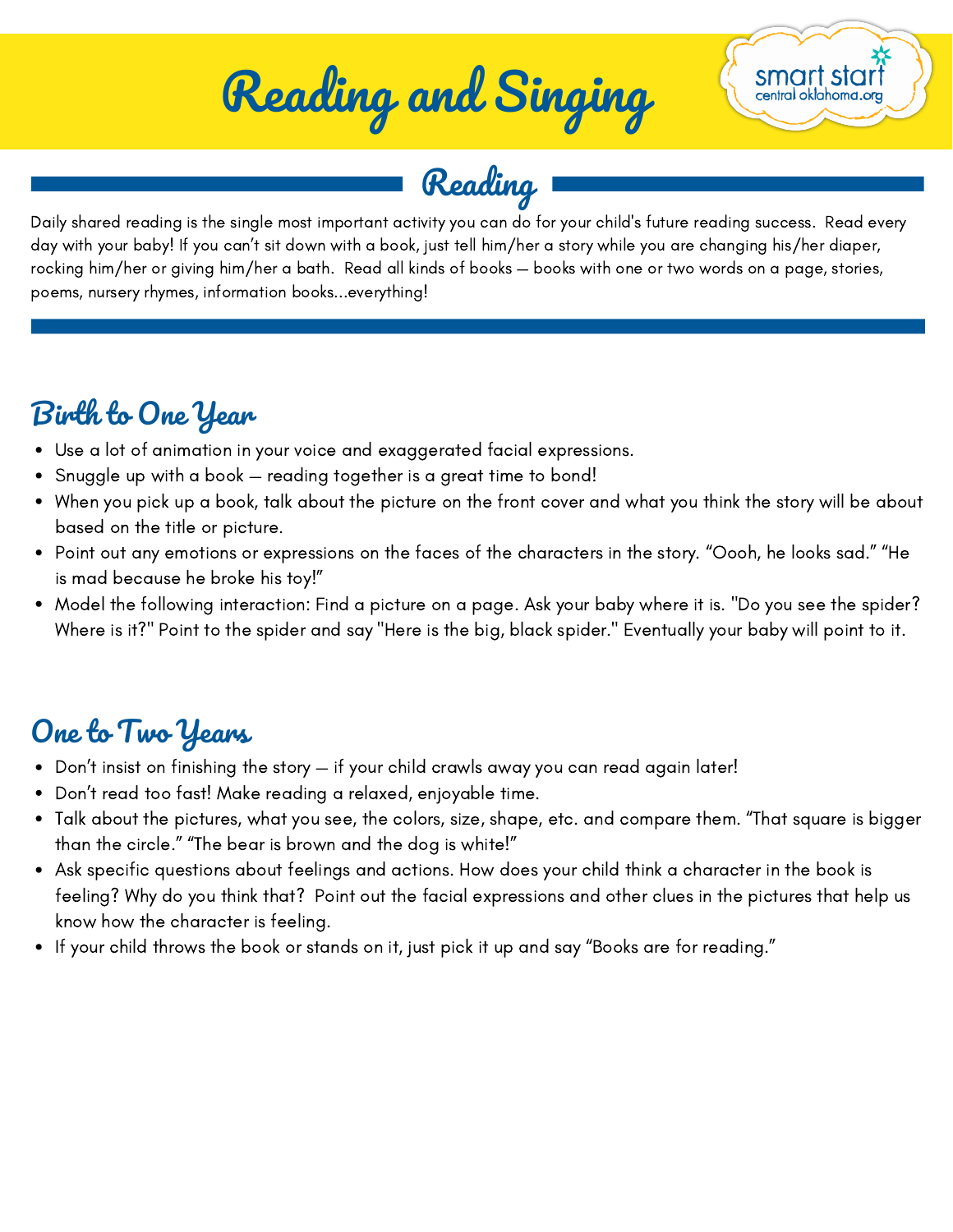Reading and Singing

Reading

smart star central oklahoma or

#### Two to Three Years

- Always read with interest and enthusiasm inspire a love of reading in your child! Kids love it when you change your tone of voice and use funny voices for the different characters.
- For your first time with a new book:
- Look at the front cover together and ask, "What do you think this story will be about?" Be sure and wait for an answer! Then ask, "Why do you think so?" (For children who are younger than two, point to the pictures on the cover and talk about what you think the story will be about.)
- Read the title of the story, tell the author and the illustrator and say, "The author writes the words and the illustrator draws the pictures!"
- If there is a part in the story that is suspenseful or you are not sure what the character will do or what will happen in the story, then stop for a minute and ask, "What do you think is going to happen?" Wait for an answer. "Let's see."
- When it is over, if she wants to read it again, go for it!
- Any time you read a book together, make sure and ask specific questions about feelings and actions. How does your child think a character in the book is feeling? How would your child react in the same situation? What does your child think will happen next?
- Ask your child about his/her favorite part why was it the favorite?
- Run your fingers along the words so he/she knows you are reading left to right.

#### Three to Four Years

- Let your child hold the book and "read" through it.
- Ask your child to tell you what happened in the story or just retell the story to you or someone else.
- See if he/she can find a letter or a word he/she knows.
- Have your child draw their favorite part of the story or a different ending.
- Make up rhymes to go with words in the story.
- Make a letter sound and see if your child can find the letter that makes that sound.
- Go back through the pages and look for certain parts of the story or for certain characters or pictures. Which character was his favorite? Why?
- For dramatic play have your child act out the book you just read. Use materials from your house for props or draw the props together.

#### Four to Five Years

- Make some comments about the story, the message, the characters, etc.
- Talk about what happened at the "beginning," "middle," and "end" of the story.
- Ask your child to make their own book with blank paper and crayons.
- Practice writing favorite or main words from the story.
- Make comparisons to other stories you have read or to real people and events. What is the same? What is different?
- Talk about the characters' feelings and behavior (and maybe consequences of bad behavior).
- For dramatic play pretend to have a library, gather all the books in your home and put together you very own library. Take turns with your child being the librarian and being the person checking out books to read.